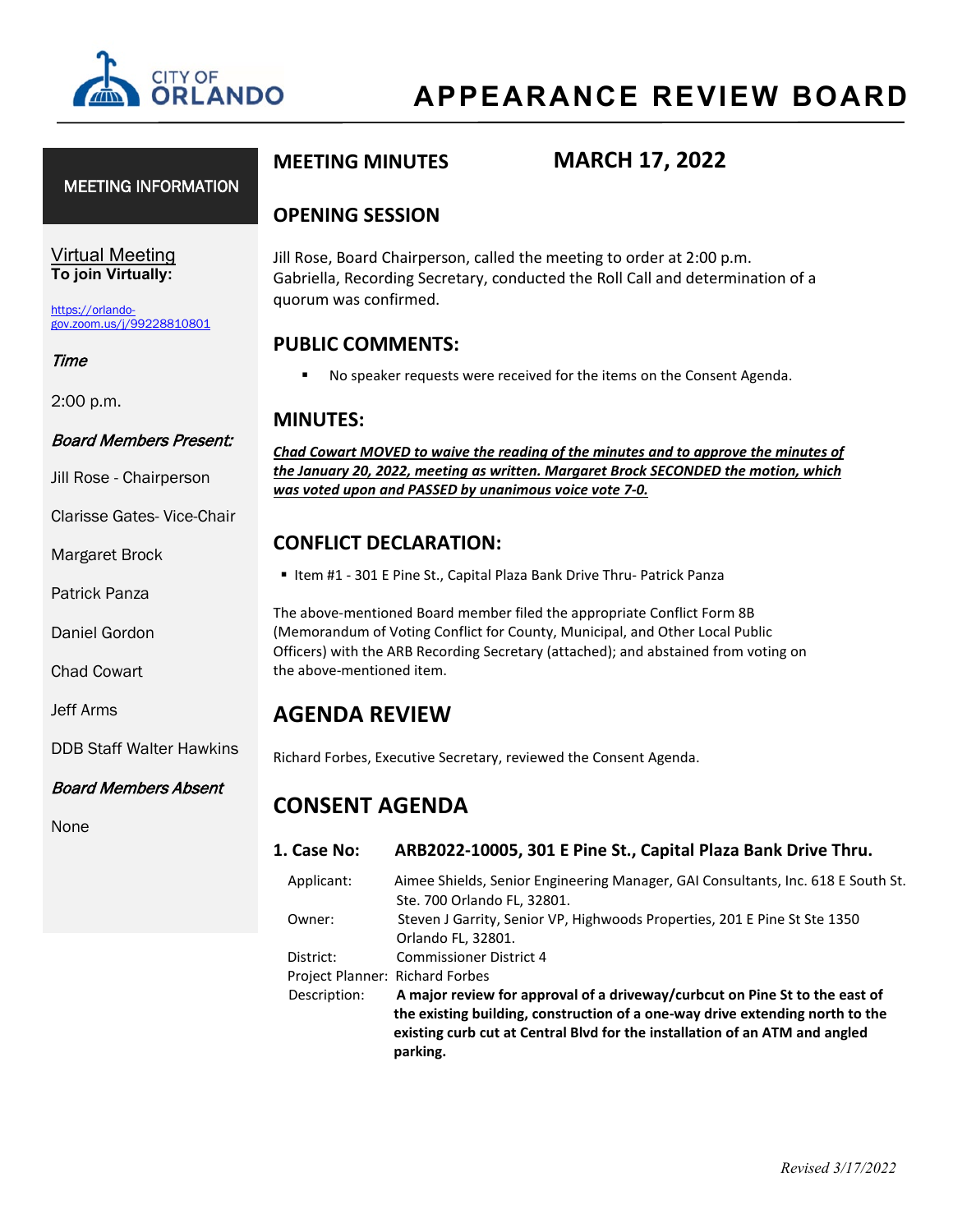*Secretary Note for the Record:* One letter of concern was received for the above case and uploaded to the ARB webpage for all Board members to review.

*Recommended Action*: Approval, based on the conditions in the staff report.

#### **1. ARB Approval**

- A. Minor modifications to this ARB approval will require ARB staff review and approval. Major modifications may require additional ARB board approvals.
- B. ARB approval does not grant permission to construct and/or install. All necessary permits must be obtained prior to commencement of installation activity.

#### 2. **Streetscape**

- A. Streetscape shall match adjacent areas and all streetscape design and construction is required to comply with the design and construction requirements of the Downtown Orlando Streetscape Design Guidelines and the conditions in this staff report.
- B. Pedestrian crosswalks at the Pine Street and Central Boulevard driveways and curb-cuts shall be raised to be at same grade as sidewalk adjacent to the driveway in order to clearly define the pedestrian area. The crosswalk surface shall be treated with the same streetscape treatment materials as the sidewalk surface, or a contrasting material color or texture from the vehicular path. Reflective paint alone is not acceptable, however may be used in conjunction with pavers or other surface to outline the pedestrian path for nighttime safety.
- C. Valve and Junction Boxes—All at grade junction, valve and control boxes in the streetscape zone must be vehicle bearing grade boxes and lids.

#### 3. **Landscape**

- A. Use understory trees rather than palm trees in planter area to the west and north of the ATM to provide more effective screening.
- B. Provide additional ground cover and plantings along the eastern property line where possible.

#### 4. **Signage**

A. Proposed signage at the Pine Street driveway will require additional ARB staff review and approval.

*Chad Cowart MOVED to approve the request subject to staff conditions, Margaret Brock SECONDED the motion, voted upon, and PASSED by unanimous voice vote 6-0 (previously mentioned Board member abstained from indicated cases as reflected under the Conflict Declarations section).* 

# **REGULAR AGENDA**

• No Items

# **COURTESY REVIEW**

• No Items

# **NEW BUSINESS:**

• No Items

# **OTHER BUSINESS:**

**A.** Due to the COVID-19 pandemic, Board members may attend the Appearance Review Board meetings virtually via Zoom Webinar. If in person quorum is required, the Board Secretary will work with board members to determine if attendance will be in person or via Zoom. Board members are not permitted to attend by telephone only due to the inability to view visual presentations provided at the meeting for consideration of the projects to be recommended for approval/denial.